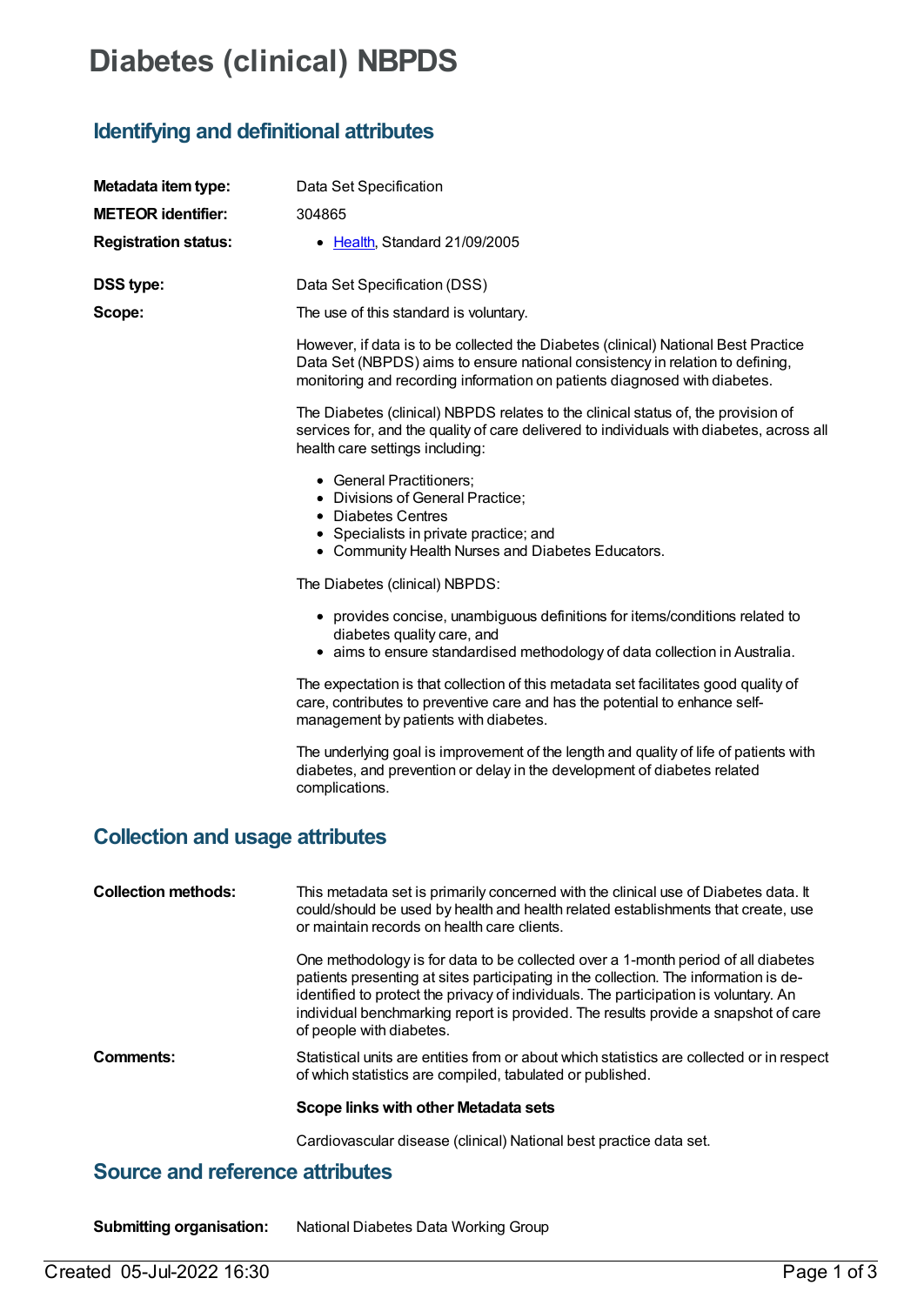### **Relational attributes**

**Related metadata references:**

Supersedes **[Diabetes](https://meteor.aihw.gov.au/content/273054)** (clinical) DSS

• [Health](https://meteor.aihw.gov.au/RegistrationAuthority/12), Superseded 21/09/2005

Has been superseded by **[Diabetes](https://meteor.aihw.gov.au/content/621784) (clinical) NBPDS** 

• [Health](https://meteor.aihw.gov.au/RegistrationAuthority/12), Recorded 15/05/2017

## **Metadata items in this Data Set Specification** Show more detail

| Seq<br>No.               | Metadata item                                                                                                           | <b>Obligation Max</b> | <b>occurs</b>           |
|--------------------------|-------------------------------------------------------------------------------------------------------------------------|-----------------------|-------------------------|
|                          | Female-pregnancy indicator (current), code N                                                                            | Mandatory             | $\mathbf{1}$            |
|                          | Health service event-fasting indicator, code N                                                                          | Mandatory 1           |                         |
|                          | <b>Laboratory standard—upper limit of normal range for microalbumin.</b><br>albumin/creatinine ratio N[NN].N            | Conditional 1         |                         |
| $\overline{\phantom{a}}$ | Laboratory standard—upper limit of normal range for microalbumin, total<br>micrograms per minute N[NN].N                | Conditional 1         |                         |
|                          | Laboratory standard—upper limit of normal range for microalbumin, total milligrams Conditional 1<br>per 24 hour N[NN].N |                       |                         |
|                          | Laboratory standard—upper limit of normal range for microalbumin, total milligrams Conditional 1<br>per litre N[NN].N   |                       |                         |
|                          | Laboratory standard—upper limit of normal range of glycosylated haemoglobin,<br>percentage N[N].N                       | Mandatory             | $\overline{1}$          |
|                          | Patient-diagnosis date (diabetes mellitus), YYYY                                                                        | Mandatory             | $\overline{\mathbf{1}}$ |
|                          | Patient-initial visit since diagnosis indicator (diabetes mellitus), code N                                             | Mandatory             | $\overline{1}$          |
|                          | Patient-insulin start date, YYYY                                                                                        | Mandatory             | $\overline{1}$          |
|                          | Person (male)-erectile dysfunction, code N                                                                              | Mandatory             | -1                      |
|                          | Person-blindness, code N                                                                                                | Mandatory             | -1                      |
|                          | Person-blood pressure (diastolic) (measured), millimetres of mercury NN[N]                                              | Mandatory             | -1                      |
|                          | Person-blood pressure (systolic) (measured), millimetres of mercury NN[N]                                               | Mandatory             | -1                      |
|                          | Person-cardiovascular medication taken (current), code N                                                                | Mandatory             | -1                      |
|                          | Person-cataract status, code N                                                                                          | Mandatory 4           |                         |
|                          | Person-cerebral stroke due to vascular disease (history), code N                                                        | Mandatory             | -1                      |
|                          | Person-cholesterol level (measured), total millimoles per litre N[N].N                                                  | Mandatory             | $\overline{1}$          |
|                          | Person-coronary artery disease intervention (history), code N                                                           | Mandatory             | $\overline{\mathbf{1}}$ |
|                          | Person-creatinine serum level, micromoles per litre NN[NN]                                                              | Mandatory             | -1                      |
|                          | Person-date of birth, DDMMYYYY                                                                                          | Mandatory             | 1                       |
| -                        | Person-diabetes mellitus status, code NN                                                                                | Mandatory             | 1                       |
|                          | Person-diabetes therapy type, code NN                                                                                   | Mandatory             | 1                       |
|                          | Person—dyslipidaemia treatment with anti-lipid medication indicator (current),<br>code N                                | Mandatory             | -1                      |
|                          | Person-end-stage renal disease status (diabetes complication), code N                                                   | Mandatory             | -1                      |
|                          | Person-foot deformity indicator, code N                                                                                 | Mandatory             | $\mathbf{1}$            |
|                          | Person-foot lesion indicator (active), code N                                                                           | Mandatory             | -1                      |
| ۰                        | Person-foot ulcer indicator (current), code N                                                                           | Mandatory             | $\overline{1}$          |